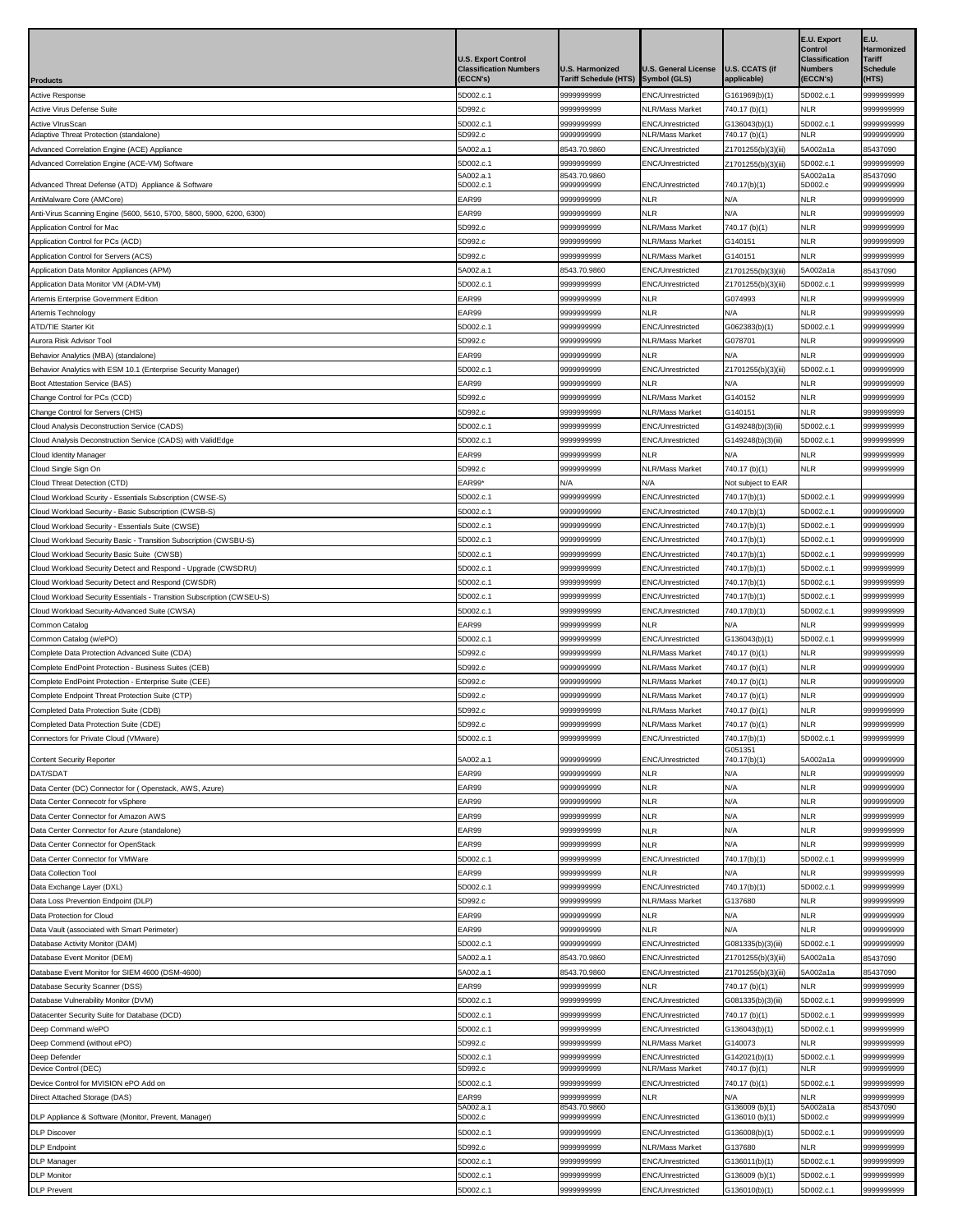|                                                                                                                                     | <b>U.S. Export Control</b><br><b>Classification Numbers</b><br>ECCN's) | <b>U.S. Harmonized</b><br>Tariff Schedule (HTS) | <b>U.S. General License</b><br>Symbol (GLS) | <b>U.S. CCATS (if</b><br>applicable)       | E.U. Export<br>Control<br><b>Classification</b><br><b>Numbers</b><br><b>ECCN's)</b> | E.U.<br>Harmonized<br><b>Tariff</b><br><b>Schedule</b><br>(HTS) |
|-------------------------------------------------------------------------------------------------------------------------------------|------------------------------------------------------------------------|-------------------------------------------------|---------------------------------------------|--------------------------------------------|-------------------------------------------------------------------------------------|-----------------------------------------------------------------|
| Products<br>Drive Encryption                                                                                                        | 5D992.c                                                                | 999999999                                       | NLR/Mass Market                             | G151114                                    | <b>NLR</b>                                                                          | 9999999999                                                      |
| Drive Encryption (formerly McAfee Endpoint Encryption for PC and Mac)                                                               | 5D992.c                                                                | 9999999999                                      | NLR/Mass Market                             | G151114                                    | <b>NLR</b>                                                                          | 9999999999                                                      |
| Email and Web Security Gateway Appliance                                                                                            | 5A002.a.1                                                              | 8543.70.9860                                    | ENC/Unrestricted                            | G081143                                    | 5A002a1a                                                                            | 35437090                                                        |
| Email Gateway Appliance Software                                                                                                    | 5D002.c.1                                                              | 9999999999                                      | ENC/Unrestricted                            | G135606(b)(1)                              | 5D002.c.1                                                                           | 9999999999                                                      |
| Email Gateway Virtual Appliance Software                                                                                            | 5D002.c.1                                                              | 9999999999                                      | ENC/Unrestricted                            | G135606(b)(1)                              | 5D002.c.1                                                                           | 9999999999                                                      |
| Embedded Control (standalone)                                                                                                       | 5D992.c                                                                | 9999999999                                      | <b>NLR/Mass Market</b>                      | G073703                                    | <b>NLR</b>                                                                          | 9999999999                                                      |
| Encrypted USB Manager (formerly SafeBoot for USB)                                                                                   | EAR99                                                                  | 8523.49.2010                                    | NLR                                         | N/A                                        | <b>NLR</b>                                                                          | 35234920                                                        |
| Endpoint Advanced Suite Installer (eASI)<br>Endpoint Anti-Malware Protection                                                        | EAR99<br>EAR99                                                         | 9999999999<br>9999999999                        | NLR<br>NLR                                  | N/A<br>N/A                                 | <b>NLR</b><br><b>NLR</b>                                                            | 9999999999<br>9999999999                                        |
| Endpoint Anti-Malware Protection Web Protection (if bundled with HIPS)                                                              | 5D992.c                                                                | 9999999999                                      | <b>NLR/Mass Market</b>                      | G066745                                    | <b>NLR</b>                                                                          | 999999999                                                       |
| Endpoint Assistant                                                                                                                  | 5D992.c                                                                | 9999999999                                      | NLR/Mass Market                             | 740.17 (b)(1)                              | <b>NLR</b>                                                                          | 9999999999                                                      |
| <b>Endpoint Encryption Agent</b>                                                                                                    | 5D992.c                                                                | 9999999999                                      | NLR/Mass Market                             | G076654                                    | <b>NLR</b>                                                                          | 9999999999                                                      |
| <b>Endpoint Encryption for Devices</b>                                                                                              | 5D992.c                                                                | 999999999                                       | NLR/Mass Market                             | G073624                                    | <b>NLR</b>                                                                          | 9999999999                                                      |
| Endpoint Encryption for Files & Folders<br><b>Endpoint Encryption for Mobile</b>                                                    | 5D992.c<br>5D992.c                                                     | 999999999<br>999999999                          | NLR/Mass Market<br>NLR/Mass Market          | G079071<br>G073624                         | <b>NLR</b><br><b>NLR</b>                                                            | 9999999999<br>9999999999                                        |
| Endpoint Encryption for Removable Media                                                                                             | 5D992.c                                                                | 9999999999                                      | NLR/Mass Market                             | G073625                                    | <b>NLR</b>                                                                          | 9999999999                                                      |
| Endpoint Encryption for Virtual Disk Mac                                                                                            | 5D992.c                                                                | 999999999                                       | <b>NLR/Mass Market</b>                      | G073625                                    | <b>NLR</b>                                                                          | 9999999999                                                      |
| Endpoint Encryption for Virtual Disk Windows                                                                                        | 5D992.c                                                                | 9999999999                                      | <b>NLR/Mass Market</b>                      | G073625                                    | <b>NLR</b>                                                                          | 9999999999                                                      |
| Endpoint Encryption Manager                                                                                                         | 5D992.c                                                                | 9999999999                                      | NLR/Mass Market                             | G073624                                    | <b>NLR</b>                                                                          | 999999999                                                       |
| Endpoint Firewall (managed by MVISION ePO)                                                                                          | 5D002.c.1                                                              | 9999999999                                      | ENC/Unrestricted                            | 740.17(b)(1)                               | 5D002.c.1                                                                           | 9999999999                                                      |
| Endpoint Intelligence Agent<br>Endpoint Protection - Advanced Suite (EPA)                                                           | 5D002.c.1<br>5D992.c                                                   | 9999999999<br>9999999999                        | ENC/Unrestricted                            | 740.17(b)(1)                               | 5D002.c.1<br><b>NLR</b>                                                             | 9999999999<br>9999999999                                        |
| Endpoint Protection Essential for SMB Suite (TSH)                                                                                   | 5D002.c.1                                                              | 9999999999                                      | NLR/Mass Market<br>ENC/Unrestricted         | 740.17 (b)(1)<br>740.17(b)(1)              | 5D002.c.1                                                                           | 999999999                                                       |
| Endpoint Protection for MAC                                                                                                         | 5D992.c                                                                | 9999999999                                      | <b>NLR/Mass Market</b>                      | G076654                                    | <b>NLR</b>                                                                          | 999999999                                                       |
| Endpoint Protection Suite (EPS)                                                                                                     | 5D002.c.1                                                              | 9999999999                                      | ENC/Unrestricted                            | 740.17(b)(1)                               | 5D002.c.1                                                                           | 9999999999                                                      |
| Endpoint Security (ENS) multiplatform                                                                                               | 5D992.c                                                                | 9999999999                                      | <b>VLR/Mass Market</b>                      | 740.17 (b)(1)                              | <b>NLR</b>                                                                          | 9999999999                                                      |
| <b>Endpoint Security Firewall</b>                                                                                                   | EAR99                                                                  | 9999999999                                      | NLR                                         | N/A                                        | <b>NLR</b>                                                                          | 9999999999                                                      |
| <b>Endpoint Security for Linux - Threat Prevention</b>                                                                              | EAR99                                                                  | 9999999999                                      | <b>NLR</b>                                  | N/A                                        | <b>NLR</b><br><b>NLR</b>                                                            | 9999999999                                                      |
| Endpoint Security for Mac (EPM)<br>Endpoint Security for Mac (EPM) with ePO                                                         | 5D992.c<br>5D002.c.1                                                   | 9999999999<br>999999999                         | <b>NLR/Mass Market</b><br>ENC/Unrestricted  | G070334<br>G136043(b)(1)                   | 5D002.c.1                                                                           | 9999999999<br>9999999999                                        |
| <b>Endpoint Security Threat Prevention</b>                                                                                          | EAR99                                                                  | 9999999999                                      | NLR                                         | N/A                                        | <b>NLR</b>                                                                          | 999999999                                                       |
| Endpoint Security Web Control                                                                                                       | 5D992.c                                                                | 9999999999                                      | NLR/Mass Market                             | 740.17 (b)(1)                              | <b>NLR</b>                                                                          | 999999999                                                       |
| Endpoint Threat Defense and Response- for CEB and CTP customers (EDR2)                                                              | 5D002.c.1                                                              | 9999999999                                      | ENC/Unrestricted                            | 740.17(b)(1)                               | 5D002.c.1                                                                           | 999999999                                                       |
| Endpoint Threat Defense and Response Suite (EDR1)                                                                                   | 5D002.c.1                                                              | 9999999999                                      | ENC/Unrestricted                            | 740.17(b)(1)                               | 5D002.c.1                                                                           | 999999999                                                       |
| Endpoint Threat Defense Suite (ETD)                                                                                                 | 5D002.c.1                                                              | 9999999999                                      | ENC/Unrestricted                            | 740.17(b)(1)                               | 5D002.c.1                                                                           | 999999999                                                       |
| Endpoint Threat Protection - Advanced Suite (ETP)<br>ENS Advanced Threat Prevention module                                          | 5D992.c<br>EAR99                                                       | 9999999999<br>999999999                         | <b>NLR/Mass Market</b><br>NLR               | 740.17 (b)(1)<br>N/A                       | <b>NLR</b><br><b>NLR</b>                                                            | 999999999<br>999999999                                          |
| Enterprise Log Manager (ELM) Appliance                                                                                              | 5A002.a.1                                                              | 8543.70.9860                                    | ENC/Unrestricted                            | Z1701255(b)(3)(iii)                        | 5A002a1a                                                                            | 35437090                                                        |
| Enterprise Log Manager Event Receiver (ELMERC)                                                                                      | 5A002.a.1                                                              | 8543.70.9860                                    | ENC/Unrestricted                            | Z1701255(b)(3)(iii)                        | 5A002a1a                                                                            | 35437090                                                        |
| Enterprise Log Manager VM (ELM-VM)                                                                                                  | 5D002.c.1                                                              | 9999999999                                      | ENC/Unrestricted                            | Z1701255(b)(3)(iii)                        | 5D002.c.1                                                                           | 9999999999                                                      |
| Enterprise Log Search (ELS)                                                                                                         | 5A002.a.1                                                              | 8543.70.9860                                    | ENC/Unrestricted                            | Z1701255(b)(3)(iii)                        | 5A002a1a                                                                            | 35437090                                                        |
| Enterprise Log Search VM (ELS-VM)                                                                                                   | 5A002.a.1                                                              | 8543.70.9860                                    | <b>ENC/Unrestricted</b>                     | Z1701255(b)(3)(iii)                        | 5A002a1a                                                                            | 35437090                                                        |
| Enterprise Mobility Management (EMM)<br>Enterprise Security Manager (ETM) Appliance                                                 | 5D992.c<br>5A002.a.1                                                   | 9999999999<br>8543.70.9860                      | NLR/Mass Market<br><b>ENC/Unrestricted</b>  | G062351<br>Z1701255(b)(3)(iii)             | <b>NLR</b><br>5A002a1a                                                              | 999999999<br>35437090                                           |
| Enterprise Security Manager (ETM), Enterprise Log Manager and Event Receiver (ETMELM)                                               | 5A002.a.1                                                              | 8543.70.9860                                    | ENC/Unrestricted                            | Z1701255(b)(3)(iii)                        | 5A002a1a                                                                            | 35437090                                                        |
| Enterprise Security Manager Cloud (ESM)                                                                                             | 5A002.a.1                                                              | 8543.70.9860                                    | ENC/Unrestricted                            | Z1701255(b)(3)(iii)                        | 5A002a1a                                                                            | 85437090                                                        |
| Enterprise Security Manager VM (ESM-VM)                                                                                             | 5A002.a.1                                                              | 8543.70.9860                                    | ENC/Unrestricted                            | Z1701255(b)(3)(iii)                        | 5A002a1a                                                                            | 35437090                                                        |
| Enterprise Security Manager X7, X9, X11<br>Enterprise Security Manager, Enterprise Log Manager and Event Receiver VM, 8 or 12 cores | 5A002.a.1<br>5D002.c.1                                                 | 8543.70.9860<br>9999999999                      | ENC/Unrestricted<br>ENC/Unrestricted        | Z1701255(b)(3)(iii)<br>Z1701255(b)(3)(iii) | 5A002a1a<br>5D002.c.1                                                               | 35437090<br>999999999                                           |
| Enterprise Security, Enterprise Log Manager and Event Receiver 5700 (ESM-ELM-ERC)                                                   | 5D002.c.1                                                              | 999999999                                       | ENC/Unrestricted                            | Z1701255(b)(3)(iii)                        | 5D002.c.1                                                                           | 999999999                                                       |
| ePolicy Orchestrator (ePO)                                                                                                          | 5D002.c.1                                                              | 9999999999                                      | ENC/Unrestricted                            | G136043(b)(1)                              | 5D002.c.1                                                                           | 9999999999                                                      |
| ePolicy Orchestrator (ePO) Cloud                                                                                                    | EAR99*                                                                 | N/A                                             | N/A                                         | Not subject to EAR                         |                                                                                     |                                                                 |
| ePolicy Orchestrator (ePO) Gateway Management                                                                                       | 5D002.c.1                                                              | 999999999                                       | ENC/Unrestricted                            | 740.17 (b)(1)                              | 5D002.c.1                                                                           | 9999999999                                                      |
| ePolicy Orchestrator (Mobile)                                                                                                       | EAR99                                                                  | 999999999                                       | <b>NLR</b>                                  | N/A                                        | <b>NLR</b>                                                                          | 9999999999                                                      |
| ePolicy Orchestrator Deep Command<br>ePolicy Orchestrator with Rogue System Detection                                               | 5D002.c.1<br>5D002.c.1                                                 | 9999999999<br>9999999999                        | ENC/Unrestricted<br>ENC/Unrestricted        | 740.17(b)(1)<br>G136043(b)(1)              | 5D002.c.1<br>5D002.c.1                                                              | 9999999999<br>9999999999                                        |
| Event Receiver Appliances (ERC)                                                                                                     | 5A002.a.1                                                              | 8543.70.9860                                    | ENC/Unrestricted                            | Z1701255(b)(3)(iii)                        | 5A002a1a                                                                            | 35437090                                                        |
| Event Receiver VM (ERC-VM)                                                                                                          | 5D002.c.1                                                              | 9999999999                                      | ENC/Unrestricted                            | Z1701255(b)(3)(iii)                        | 5D002.c.1                                                                           | 9999999999                                                      |
| Event Reporter (EVR)                                                                                                                | 5A002.a.1                                                              | 8543.70.9860                                    | ENC/Unrestricted                            | Z1701255(b)(3)(iii)                        | 5A002a1a                                                                            | 35437090                                                        |
| File & Removable Media Protection                                                                                                   | 5D992.c                                                                | 9999999999                                      | NLR/Mass Market                             | G151114                                    | NLR                                                                                 | 9999999999                                                      |
| FoundStone Hacme Casino                                                                                                             | EAR99                                                                  | 999999999                                       | NLR                                         | N/A                                        | <b>NLR</b>                                                                          | 9999999999                                                      |
| Gateway Anti-Malware (GAM)<br><b>Gateway Security, Gateway Edition Software</b>                                                     | 5D002.c.1<br>5D002.c.1                                                 | 9999999999<br>9999999999                        | ENC/Unrestricted<br>ENC/Unrestricted        | 740.17 (b)(1)<br>G144390(b)(1)             | 5D002.c.1<br>5D002.c.1                                                              | 999999999<br>999999999                                          |
| GetSusp Tool                                                                                                                        | 5D992.c                                                                | 9999999999                                      | <b>NLR/Mass Market</b>                      | G077741                                    | <b>NLR</b>                                                                          | 9999999999                                                      |
| GroupShield for Lotus Domino and Microsoft Exchange                                                                                 | 5D992.c                                                                | 9999999999                                      | NLR/Mass Market                             | G056141                                    | <b>NLR</b>                                                                          | 9999999999                                                      |
| <b>GTI CloudServer</b>                                                                                                              | EAR99                                                                  | 9999999999                                      | <b>NLR</b>                                  | N/A                                        | <b>NLR</b>                                                                          | 9999999999                                                      |
| <b>GTI Enterprise Server</b>                                                                                                        | 5A002.a.1                                                              | 8543.70.9860                                    | ENC/Unrestricted                            | G079610                                    | 5A002a1a                                                                            | 35437090                                                        |
| <b>GTI Feedback SDK</b>                                                                                                             | 5D002.c.1                                                              | 9999999999                                      | ENC/Unrestricted                            | G079822                                    | 5D002.c.1                                                                           | 9999999999                                                      |
| <b>3TI Proxy Appliance &amp; Software</b>                                                                                           | 5A002.a.1<br>5D002.c                                                   | 8543.70.9860<br>999999999                       | ENC/Unrestricted                            | G146313                                    | 5A002a1a<br>5D002.c                                                                 | 85437090<br>9999999999                                          |
| Host Data Loss Prevention (with ePO)                                                                                                | 5D002.c.1                                                              | 9999999999                                      | ENC/Unrestricted                            | G136043(b)(1)                              | 5D002.c.1                                                                           | 999999999                                                       |
| lost DLP                                                                                                                            | 5D992.c                                                                | 9999999999                                      | NLR/Mass Market                             | G137680                                    | <b>NLR</b>                                                                          | 9999999999                                                      |
| <b>Host Intrusion Prevention (HIPS)</b>                                                                                             | EAR99                                                                  | 999999999                                       | NLR                                         | G066745                                    | <b>NLR</b>                                                                          | 9999999999                                                      |
| Host Intrusion Prevention for Desktops (HID)<br>Host Intrusion Prevention for Servers                                               | EAR99<br>EAR99                                                         | 9999999999<br>999999999                         | <b>NLR</b><br>NLR                           | N/A<br>G066745                             | <b>NLR</b><br><b>NLR</b>                                                            | 999999999<br>9999999999                                         |
| Host Intrusion Prevention for Servers (HIS) (with ePO)                                                                              | 5D002.c.1                                                              | 9999999999                                      | ENC/Unrestricted                            | G136043(b)(1)                              | 5D002.c.1                                                                           | 9999999999                                                      |
| ntegrity Control                                                                                                                    | 5D992.c                                                                | 999999999                                       | <b>NLR/Mass Market</b>                      | G140150                                    | <b>NLR</b>                                                                          | 9999999999                                                      |
| ntegrity Control for Fixed Function Devices (ICD)                                                                                   | 5D992.c                                                                | 999999999                                       | <b>NLR/Mass Market</b>                      | G140150                                    | <b>NLR</b>                                                                          | 9999999999                                                      |
| ntel Protection Technology (IPT)                                                                                                    | EAR99                                                                  | 999999999                                       | <b>NLR</b>                                  | N/A                                        | <b>NLR</b>                                                                          | 9999999999                                                      |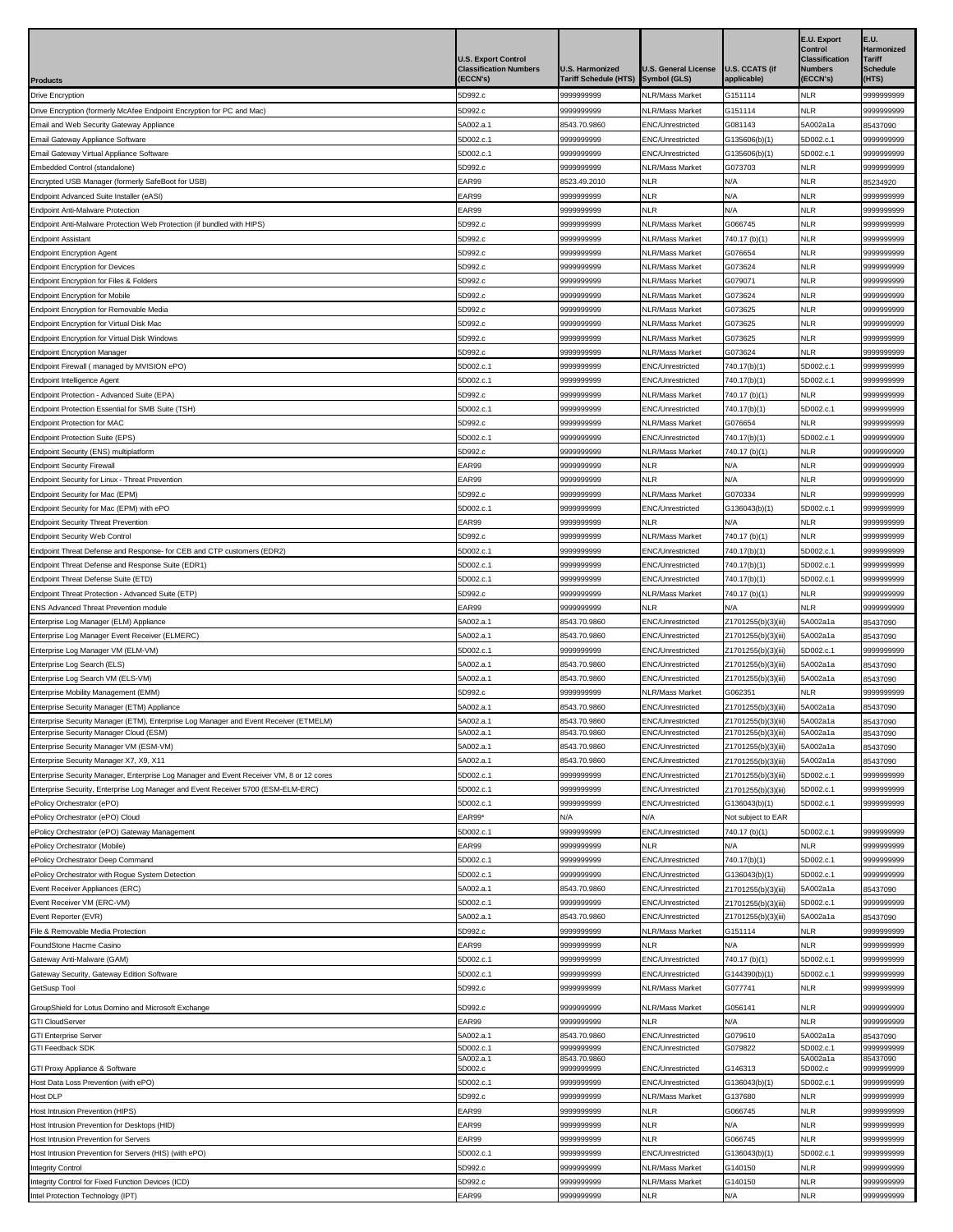|                                                                                                                                                                                 | <b>U.S. Export Control</b><br><b>Classification Numbers</b> | <b>U.S. Harmonized</b>   | <b>U.S. General License</b>                 | <b>U.S. CCATS (if</b>               | E.U. Export<br>Control<br><b>Classification</b><br><b>Numbers</b> | E.U.<br>Harmonized<br>Tariff<br><b>Schedule</b> |
|---------------------------------------------------------------------------------------------------------------------------------------------------------------------------------|-------------------------------------------------------------|--------------------------|---------------------------------------------|-------------------------------------|-------------------------------------------------------------------|-------------------------------------------------|
| Products                                                                                                                                                                        | (ECCN's)                                                    | Tariff Schedule (HTS)    | <b>Symbol (GLS)</b>                         | applicable)                         | (ECCN's)                                                          | (HTS)                                           |
| Intrusion Prevention System (NTP)<br>ight Point Web Browser Isolation - Cloud                                                                                                   | 5D002.c.1<br>EAR99                                          | 9999999999<br>9999999999 | ENC/Unrestricted<br><b>NLR</b>              | Z1701255(b)(3)(iii)<br>N/A          | 5D002.c.1<br><b>NLR</b>                                           | 9999999999<br>999999999                         |
| Light Point Web Browser Isolation - Virtual Appliance (LP2)                                                                                                                     | 5D992.c                                                     | 9999999999               | NLR/Mass Market                             | 740.17 (b)(1)                       | NLR                                                               | 9999999999                                      |
| Linux O/S (MLOS)                                                                                                                                                                | 5D992.c                                                     | 9999999999               | <b>NLR/Mass Market</b>                      | G152469                             | NLR                                                               | 9999999999                                      |
| ogin Collector                                                                                                                                                                  | 5D002.c.1                                                   | 9999999999               | ENC/Unrestricted                            | G075326                             | 5D002.c.1                                                         | 9999999999                                      |
| Management of Native Encryption<br>McAfee Agent                                                                                                                                 | 5D992.c<br>5D002.c.1                                        | 9999999999<br>9999999999 | <b>NLR/Mass Market</b><br>ENC/Unrestricted  | G151114<br>G400977(b)(1)            | NLR<br>5D002.c.1                                                  | 9999999999<br>9999999999                        |
| McAfee Client Proxy (MCP)                                                                                                                                                       | EAR99                                                       | 9999999999               | <b>NLR</b>                                  | N/A                                 | <b>NLR</b>                                                        | 9999999999                                      |
| McAfee Opitmized Virtual Environment (MOVE)                                                                                                                                     | 5D002.c.1                                                   | 9999999999               | ENC/Unrestricted                            | 740.17(b)(1)                        | 5D002.c.1                                                         | 9999999999                                      |
| McAfee Optimized Virutal Environment (MOVE) Anti-Virus for Virtual Desktops (VDI) (MOD)                                                                                         | 5D002.c.1                                                   | 9999999999               | ENC/Unrestricted                            | 740.17(b)(1)                        | 5D002.c.1                                                         | 9999999999                                      |
| McAfee Optimized Virutal Environment (MOVE) Anti-Virus for Virtual Servers (MOV)<br>McAfee Optimized Virutal Environment (MOVE) AV Agentless                                    | 5D002.c.1<br>5D002.c.1                                      | 9999999999<br>9999999999 | <b>ENC/Unrestricted</b><br>ENC/Unrestricted | 740.17(b)(1)<br>740.17(b)(1)        | 5D002.c.1<br>5D002.c.1                                            | 9999999999<br>9999999999                        |
| McAfee Optimized Virutal Environment (MOVE) AV for Desktops                                                                                                                     | 5D002.c.1                                                   | 9999999999               | ENC/Unrestricted                            | 740.17(b)(1)                        | 5D002.c.1                                                         | 9999999999                                      |
| <b>MER Analyzer Tool</b>                                                                                                                                                        | 5D992.c                                                     | 9999999999               | <b>NLR/Mass Market</b>                      | G078033                             | NLR                                                               | 9999999999                                      |
| MVISION Advanced (MVA)                                                                                                                                                          | 5D002.c.1                                                   | 9999999999               | ENC/Unrestricted                            | 740.17 (b)(1)                       | 5D002.c.1                                                         | 9999999999                                      |
| MVISION Cloud for Amazon Web Services<br><b>MVISION Cloud for Amazon Web Services - DLP</b>                                                                                     | 5D002.c.1<br>5D002.c.1                                      | 9999999999<br>9999999999 | ENC/Unrestricted<br>ENC/Unrestricted        | 740.17 (b)(1)<br>740.17 (b)(1)      | 5D002.c.1<br>5D002.c.1                                            | 9999999999<br>999999999                         |
| <b>MVISION Cloud for Azure</b>                                                                                                                                                  | 5D002.c.1                                                   | 9999999999               | ENC/Unrestricted                            | 740.17 (b)(1)                       | 5D002.c.1                                                         | 9999999999                                      |
| <b>MVISION Cloud for Box</b>                                                                                                                                                    | 5D002.c.1                                                   | 9999999999               | ENC/Unrestricted                            | 740.17 (b)(1)                       | 5D002.c.1                                                         | 9999999999                                      |
| MVISION Cloud for Box - Malware                                                                                                                                                 | 5D002.c.1                                                   | 9999999999               | ENC/Unrestricted                            | 740.17 (b)(1)                       | 5D002.c.1                                                         | 9999999999                                      |
| <b>MVISION Cloud for Containers</b>                                                                                                                                             | 5D002.c.1                                                   | 9999999999               | ENC/Unrestricted                            | 740.17 (b)(1)                       | 5D002.c.1                                                         | 9999999999                                      |
| MVISION Cloud for Custom Apps<br>MVISION Cloud for Custom Apps - Cisco Spark                                                                                                    | 5D002.c.1<br>5D002.c.1                                      | 9999999999<br>9999999999 | ENC/Unrestricted<br><b>ENC/Unrestricted</b> | 740.17 (b)(1)<br>740.17 (b)(1)      | 5D002.c.1<br>5D002.c.1                                            | 9999999999<br>9999999999                        |
| MVISION Cloud for Custom Apps - CTERA                                                                                                                                           | 5D002.c.1                                                   | 9999999999               | ENC/Unrestricted                            | 740.17 (b)(1)                       | 5D002.c.1                                                         | 9999999999                                      |
| MVISION Cloud for Custom Apps - Egynte                                                                                                                                          | 5D002.c.1                                                   | 9999999999               | <b>ENC/Unrestricted</b>                     | 740.17 (b)(1)                       | 5D002.c.1                                                         | 9999999999                                      |
| MVISION Cloud for Custom Apps - Facebook Workplace                                                                                                                              | 5D002.c.1                                                   | 9999999999               | ENC/Unrestricted                            | 740.17 (b)(1)                       | 5D002.c.1                                                         | 9999999999                                      |
| MVISION Cloud for Custom Apps - GitHub                                                                                                                                          | 5D002.c.1                                                   | 9999999999               | ENC/Unrestricted                            | 740.17 (b)(1)                       | 5D002.c. <sup>.</sup>                                             | 9999999999                                      |
| <b>MVISION Cloud for Custom Apps - Jive</b><br>MVISION Cloud for Custom Apps - Other                                                                                            | 5D002.c.1<br>5D002.c.1                                      | 9999999999<br>9999999999 | ENC/Unrestricted<br>ENC/Unrestricted        | 740.17 (b)(1)<br>740.17 (b)(1)      | 5D002.c.1<br>5D002.c.1                                            | 9999999999<br>9999999999                        |
| <b>MVISION Cloud for Dropbox</b>                                                                                                                                                | 5D002.c.1                                                   | 9999999999               | ENC/Unrestricted                            | 740.17 (b)(1)                       | 5D002.c.1                                                         | 9999999999                                      |
| MVISION Cloud for ELA                                                                                                                                                           | 5D002.c.1                                                   | 9999999999               | ENC/Unrestricted                            | 740.17 (b)(1)                       | 5D002.c.1                                                         | 9999999999                                      |
| <b>MVISION Cloud for Google Drive</b>                                                                                                                                           | 5D002.c.1                                                   | 9999999999               | ENC/Unrestricted                            | 740.17 (b)(1)                       | 5D002.c.1                                                         | 9999999999                                      |
| MVISION Cloud for Google Mail                                                                                                                                                   | 5D002.c.1<br>5D002.c.1                                      | 9999999999<br>9999999999 | ENC/Unrestricted<br>ENC/Unrestricted        | 740.17 (b)(1)                       | 5D002.c.1<br>5D002.c.1                                            | 9999999999<br>9999999999                        |
| MVISION Cloud for Microsoft Office O365 Mail / SharePoint and OneDrive<br>MVISION Cloud for Office 365 Mail                                                                     | 5D002.c.1                                                   | 9999999999               | ENC/Unrestricted                            | 740.17 (b)(1)<br>740.17 (b)(1)      | 5D002.c.1                                                         | 9999999999                                      |
| MVISION Cloud for Office 365 SharePoint and OneDrive                                                                                                                            | 5D002.c.1                                                   | 9999999999               | ENC/Unrestricted                            | 740.17 (b)(1)                       | 5D002.c.1                                                         | 9999999999                                      |
| MVISION Cloud for Office 365 SharePoint and OneDrive - Malware                                                                                                                  | 5D002.c.1                                                   | 9999999999               | ENC/Unrestricted                            | 740.17 (b)(1)                       | 5D002.c.1                                                         | 9999999999                                      |
| MVISION Cloud for Office 365 Teams                                                                                                                                              | 5D002.c.1                                                   | 9999999999               | ENC/Unrestricted                            | 740.17 (b)(1)                       | 5D002.c.1                                                         | 9999999999                                      |
| MVISION Cloud for SaaS Pooled<br><b>MVISION Cloud for Salesforce Sales Cloud</b>                                                                                                | 5D002.c.1<br>5D002.c.1                                      | 9999999999<br>9999999999 | ENC/Unrestricted<br>ENC/Unrestricted        | 740.17 (b)(1)<br>740.17 (b)(1)      | 5D002.c.1<br>5D002.c.1                                            | 9999999999<br>9999999999                        |
| MVISION Cloud for Salesforce Sales Cloud - Encryption                                                                                                                           | 5D002.c.1                                                   | 9999999999               | ENC/Unrestricted                            | 740.17 (b)(1)                       | 5D002.c.1                                                         | 9999999999                                      |
| <b>MVISION Cloud for Salesforce Service Cloud</b>                                                                                                                               | 5D002.c.1                                                   | 9999999999               | ENC/Unrestricted                            | 740.17 (b)(1)                       | 5D002.c.1                                                         | 9999999999                                      |
| <b>MVISION Cloud for Salesforce Service Cloud - Encryption</b>                                                                                                                  | 5D002.c.1                                                   | 9999999999               | ENC/Unrestricted                            | 740.17 (b)(1)                       | 5D002.c.1                                                         | 9999999999                                      |
| MVISION Cloud for ServiceNow                                                                                                                                                    | 5D002.c.1                                                   | 9999999999<br>9999999999 | ENC/Unrestricted                            | 740.17 (b)(1)                       | 5D002.c.1                                                         | 9999999999                                      |
| MVISION Cloud for ServiceNow - Encryption<br>MVISION Cloud for Shadow IT / Office 365 Mail / SharePoint and OneDrive                                                            | 5D002.c.1<br>5D002.c.1                                      | 9999999999               | ENC/Unrestricted<br>ENC/Unrestricted        | 740.17 (b)(1)<br>740.17 (b)(1)      | 5D002.c.1<br>5D002.c.1                                            | 9999999999<br>9999999999                        |
| MVISION Cloud for Shadow IT / Office 365 Mail / SharePoint and OneDrive / Teams                                                                                                 | 5D002.c.1                                                   | 9999999999               | ENC/Unrestricted                            | 740.17 (b)(1)                       | 5D002.c.1                                                         | 9999999999                                      |
| MVISION Cloud for SLACK                                                                                                                                                         | 5D002.c.1                                                   | 9999999999               | ENC/Unrestricted                            | 740.17 (b)(1)                       | 5D002.c.1                                                         | 9999999999                                      |
| MVISION Cloud SaaS Malware                                                                                                                                                      | 5D002.c.1                                                   | 9999999999               | ENC/Unrestricted                            | 740.17 (b)(1)                       | 5D002.c.1                                                         | 9999999999                                      |
| MVISION Cloud Sanctioned Data Retention AddOn                                                                                                                                   | 5D002.c.1                                                   | 9999999999<br>9999999999 | ENC/Unrestricted                            | 740.17 (b)(1)<br>740.17 (b)(1)      | 5D002.c.1                                                         | 9999999999<br>9999999999                        |
| MVISION Cloud Security Posture Management (CSPM) & Cloud Workload Protection Platform (CWPP) Resource Pooled<br>MVISION Cloud Security Posture Management (CSPM) Account Pooled | 5D002.c.1<br>5D002.c.1                                      | 9999999999               | ENC/Unrestricted<br>ENC/Unrestricted        | 740.17 (b)(1)                       | 5D002.c.1<br>5D002.c.1                                            | 9999999999                                      |
| <b>MVISION Cloud Security Posture Management (CSPM) Resource Pooled</b>                                                                                                         | 5D002.c.1                                                   | 9999999999               | ENC/Unrestricted                            | 740.17 (b)(1)                       | 5D002.c.1                                                         | 9999999999                                      |
| MVISION Cloud Workday                                                                                                                                                           | 5D002.c.1                                                   | 9999999999               | ENC/Unrestricted                            | 740.17 (b)(1)                       | 5D002.c.1                                                         | 9999999999                                      |
| MVISION Cloud Workload Protection Platform (CWPP)                                                                                                                               | 5D002.c.1                                                   | 9999999999               | ENC/Unrestricted                            | 740.17 (b)(1)                       | 5D002.c.1                                                         | 9999999999                                      |
| MVISION Complete (MVC)                                                                                                                                                          | 5D002.c.1<br>5D002.c.1                                      | 9999999999<br>9999999999 | ENC/Unrestricted<br>ENC/Unrestricted        | 740.17 (b)(1)<br>740.17 (b)(1)      | 5D002.c.1<br>5D002.c.1                                            | 9999999999<br>9999999999                        |
| MVISION Device Control (MDC)<br>MVISION DLP and Malware Pooled                                                                                                                  | 5D002.c.1                                                   | 9999999999               | ENC/Unrestricted                            | 740.17 (b)(1)                       | 5D002.c.1                                                         | 9999999999                                      |
| MVISION EDR (cloud)                                                                                                                                                             | EAR99*                                                      | N/A                      | N/A                                         | Not subject to EAR                  |                                                                   |                                                 |
| MVISION EDR (on prem) (MV4)                                                                                                                                                     | 5D002.c.1                                                   | 9999999999               | ENC/Unrestricted                            | 740.17 (b)(1)                       | 5D002.c.1                                                         | 9999999999                                      |
| MVISION EDR Premium (on prem) (MV5)                                                                                                                                             | 5D002.c.1                                                   | 9999999999               | ENC/Unrestricted                            | 740.17 (b)(1)                       | 5D002.c.1                                                         | 9999999999                                      |
| MVISION Endpoint (cloud)<br>MVISION Endpoint (on prem)                                                                                                                          | EAR99*<br>5D002.c.1                                         | N/A<br>9999999999        | N/A<br>ENC/Unrestricted                     | Not subject to EAR<br>740.17 (b)(1) | 5D002.c.1                                                         | 85234920                                        |
| MVISION ePO (SaaS)                                                                                                                                                              | EAR99*                                                      | N/A                      | N/A                                         | Not subject to EAR                  |                                                                   |                                                 |
| MVISION ePO for Unified Cloud Edge AddOn (UCEMEPO)                                                                                                                              | 5D002.c.1                                                   | 9999999999               | ENC/Unrestricted                            | 740.17 (b)(1)                       | 5D002.c.1                                                         | 9999999999                                      |
| MVISION Insights (MVI)                                                                                                                                                          | 5D002.c.1                                                   | 9999999999               | ENC/Unrestricted                            | 740.17 (b)(1)                       | 5D002.c.1                                                         | 9999999999                                      |
| <b>MVISION Mobile Advanced (MV3)</b>                                                                                                                                            | 5D002.c.1                                                   | 9999999999               | ENC/Unrestricted                            | 740.17(b)(1)                        | 5D002.c.1                                                         | 9999999999                                      |
| <b>MVISION Plus</b><br><b>MVISION Premium (MVP)</b>                                                                                                                             | 5D002.c.1<br>5D002.c.1                                      | 9999999999<br>9999999999 | ENC/Unrestricted<br>ENC/Unrestricted        | 740.17 (b)(1)<br>740.17 (b)(1)      | 5D002.c.1<br>5D002.c.1                                            | 9999999999<br>9999999999                        |
| MVISION Protect Plus (on prem) (MV2)                                                                                                                                            | 5D002.c.1                                                   | 9999999999               | ENC/Unrestricted                            | 740.17 (b)(1)                       | 5D002.c.1                                                         | 9999999999                                      |
| <b>WVISION Protect Plus and EDR Premium for Endpoint (on prem) (MV7)</b>                                                                                                        | 5D002.c.1                                                   | 9999999999               | ENC/Unrestricted                            | 740.17 (b)(1)                       | 5D002.c.1                                                         | 9999999999                                      |
| MVISION Protect Standard (on prem) (MV1)                                                                                                                                        | 5D002.c.1                                                   | 9999999999               | ENC/Unrestricted                            | 740.17 (b)(1)                       | 5D002.c.1                                                         | 9999999999                                      |
| <b>MVISION Standard</b><br>MVISION Threat Intelligence Exchange (MVT)                                                                                                           | 5D002.c.1<br>5D002.c.1                                      | 9999999999<br>9999999999 | ENC/Unrestricted                            | 740.17 (b)(1)<br>740.17 (b)(1)      | 5D002.c.1                                                         | 9999999999<br>9999999999                        |
| MVISION Unifed Cloud Edge (UCEB)                                                                                                                                                | 5D002.c.1                                                   | 9999999999               | ENC/Unrestricted<br>ENC/Unrestricted        | 740.17(b)(1)                        | 5D002.c.1<br>5D002.c.1                                            | 9999999999                                      |
| MVISION Unifed Cloud Edge Advanced (UCEA)                                                                                                                                       | 5D002.c.1                                                   | 9999999999               | ENC/Unrestricted                            | 740.17(b)(1)                        | 5D002.c.1                                                         | 9999999999                                      |
| MVISION Unified Cloud Edge Data Rentention AddOn (UCEDR)                                                                                                                        | 5D002.c.1                                                   | 9999999999               | ENC/Unrestricted                            | 740.17 (b)(1)                       | 5D002.c.1                                                         | 9999999999                                      |
| MVISION Unified Cloud Edge Full Isolation AddOn (UCEFI)                                                                                                                         | 5D002.c.1                                                   | 9999999999               | ENC/Unrestricted                            | 740.17 (b)(1)                       | 5D002.c.1                                                         | 9999999999                                      |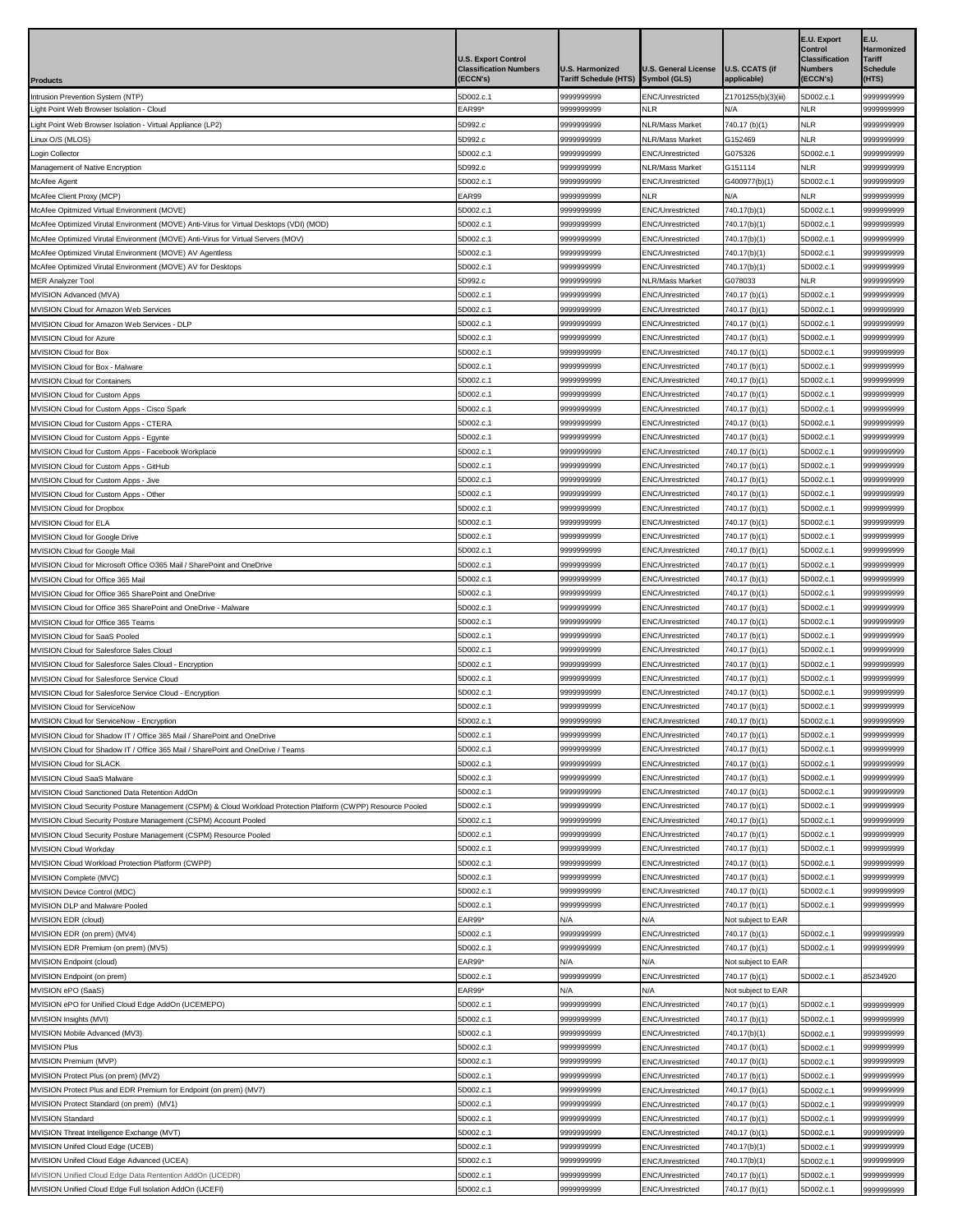|                                                                                                    |                               |                              |                                      |                              | <b>E.U. Export</b>               | E.U.                        |
|----------------------------------------------------------------------------------------------------|-------------------------------|------------------------------|--------------------------------------|------------------------------|----------------------------------|-----------------------------|
|                                                                                                    | <b>U.S. Export Control</b>    |                              |                                      |                              | Control<br><b>Classification</b> | Harmonized<br><b>Tariff</b> |
|                                                                                                    | <b>Classification Numbers</b> | <b>U.S. Harmonized</b>       | <b>U.S. General License</b>          | <b>U.S. CCATS (if</b>        | <b>Numbers</b>                   | <b>Schedule</b>             |
| <b>Products</b>                                                                                    | (ECCN's)                      | <b>Tariff Schedule (HTS)</b> | Symbol (GLS)                         | applicable)                  | (ECCN's)                         | (HTS)                       |
| MVSION Protect plus EDR for Endpoint (MV6)                                                         | 5D002.c.1                     | 9999999999                   | ENC/Unrestricted                     | 740.17 (b)(1)                | 5D002.c.1                        | 999999999                   |
| NetShield for NetWare                                                                              | 5D002.c.1                     | 9999999999                   | <b>ENC/Unrestricted</b>              | G136043(b)(1)                | 5D002.c.1                        | 999999999                   |
| <b>Network Access Control</b>                                                                      | EAR99                         | 9999999999                   | NLR                                  | N/A                          | <b>NLR</b>                       | 9999999999                  |
| Network Access Control with ePO                                                                    | 5D002.c.1                     | 999999999                    | ENC/Unrestricted                     | G136043(b)(1)                | 5D002.c.1                        | 9999999999                  |
| Network Security 1600W AC Redundant Power Supply                                                   | EAR99                         | 8504.40.6012                 | NLR                                  | N/A                          | <b>NLR</b>                       | 85044030                    |
| Network Security 1600W DC Power Supply                                                             | EAR99                         | 8504.40.6012                 | <b>NLR</b>                           | N/A                          | <b>NLR</b>                       | 85044030                    |
| Network Security 650W AC Redundant Power Supply<br>Network Security 650W DC Power Supply           | EAR99<br>EAR99                | 8504.40.6012<br>8504.40.6012 | NLR<br><b>NLR</b>                    | N/A<br>N/A                   | <b>NLR</b><br><b>NLR</b>         | 85044030<br>85044030        |
| Network Security FIPS Kit (FIPS-KIT-MULTI)                                                         | EAR99                         | 8517.70.0000                 | <b>NLR</b>                           | N/A                          | <b>NLR</b>                       | 85177000                    |
| Network Security IPS Virtual Software                                                              | 5D002.c.1                     | 999999999                    | ENC/Unrestricted                     | G148830(b)(3)(iii)           | 5D002.c.1                        | 9999999999                  |
|                                                                                                    | 5A002.a.1                     | 8543.70.9860                 |                                      |                              | 5A002a1a                         | 85437090                    |
| Network Security IPS Appliance & Software V10.1                                                    | 5D002.c                       | 9999999999                   | ENC/Unrestricted                     | G181788(b)(3)(iii)           | 5D002.c                          | 9999999999                  |
| Network Security IPS Appliance & Software V8.1                                                     | 5A002.a.1<br>5D002.c          | 8543.70.9860<br>999999999    | ENC/Unrestricted                     | G164696(b)(3)(iii)           | 5A002a1a<br>5D002.c              | 85437090<br>9999999999      |
|                                                                                                    | 5A002.a.1                     | 8543.70.9860                 |                                      |                              | 5A002a1a                         | 85437090                    |
| Network Security IPS Appliance & Software V9.1                                                     | 5D002.c                       | 9999999999                   | <b>ENC/Unrestricted</b>              | G177971(b)(3)(iii)           | 5D002.c                          | 9999999999                  |
| Network Security IPS Appliance & Software V9.2                                                     | 5A002.a.1<br>5D002.c          | 8543.70.9860<br>999999999    | <b>ENC/Unrestricted</b>              | G175563(b)(3)(iii)           | 5A002a1a<br>5D002.c              | 85437090<br>9999999999      |
|                                                                                                    | 5A002.a.1                     | 8543.70.9860                 |                                      |                              | 5A002a1a                         | 85437090                    |
| Network Security Manager Appliance & Software                                                      | 5D002.c                       | 9999999999                   | ENC/Unrestricted                     | G148830(b)(1)                | 5D002.c                          | 9999999999                  |
| Network Security NS9300-XC Appliance for XC 640 Load Balancing Appliance                           | 5A002.a.1                     | 8543.70.9860                 | <b>ENC/Unrestricted</b>              | G148830(b)(3)(iii)           | 5A002a1a                         | 85437090                    |
| Network Security XC-640 Load Balancing Appliance                                                   | 5A992.c                       | 8517.62.0090                 | NLR/Mass Market                      | N/A                          | <b>NLR</b>                       | 35176200                    |
| One Time Password                                                                                  | EAR99                         | 9999999999                   | <b>NLR</b>                           | N/A                          | <b>NLR</b>                       | 9999999999                  |
| One Time Password with Cloud Single Sign On                                                        | 5D992.c                       | 9999999999                   | <b>NLR/Mass Market</b>               | 740.17 (b)(1)                | <b>NLR</b>                       | 9999999999                  |
| Online Backup<br>PCI Certification Service                                                         | EAR99                         | 9999999999                   | <b>NLR</b><br>NLR                    | N/A<br>G063732               | <b>NLR</b><br><b>NLR</b>         | 9999999999<br>N/A           |
| <b>Policy Auditor</b>                                                                              | EAR99<br>5D002.c.1            | N/A<br>9999999999            | ENC/Unrestricted                     | G06991                       | 5D002.c.1                        | 9999999999                  |
| Policy Auditor for Desktop (HPD)                                                                   | 5D002.c.1                     | 9999999999                   | <b>ENC/Unrestricted</b>              | G062383(b)(1)                | 5D002.c.1                        | 9999999999                  |
| Power Supply for Network Security Appliance                                                        | EAR99                         | 8504.40.6012                 | <b>NLR</b>                           | N/A                          | <b>NLR</b>                       | 35044030                    |
| <b>Protection Pilot</b>                                                                            | 5D002.c.1                     | 9999999999                   | ENC/Unrestricted                     | G136043(b)(1)                | 5D002.c.1                        | 9999999999                  |
| Public Cloud Server Security Suite (PCS)                                                           | 5D002.c.1                     | 999999999                    | ENC/Unrestricted                     | 740.17(b)(1)                 | 5D002.c.1                        | 9999999999                  |
| Quarantine Manager                                                                                 | EAR99                         | 9999999999                   | NLR                                  | N/A                          | <b>NLR</b>                       | 9999999999                  |
| <b>Real Protect</b>                                                                                | 5D992.c                       | 9999999999                   | <b>NLR/Mass Market</b>               | 740.17 (b)(1)                | <b>NLR</b>                       | 9999999999                  |
| Real Time Core                                                                                     | 5D002.c.1                     | 9999999999                   | ENC/Unrestricted                     | 740.17(b)(1)                 | 5D002.c.1                        | 9999999999                  |
| Restore (supportability tool)                                                                      | EAR99                         | 9999999999                   | NLR                                  | N/A                          | <b>NLR</b>                       | 9999999999                  |
| <b>Risk Advisor</b>                                                                                | 5D002.c.1                     | 9999999999                   | ENC/Unrestricted                     | G070820                      | 5D002.c.1                        | 9999999999                  |
| Risk and Compliance Manager (formerly McAfee Preventsys)                                           | 5D002.c.1                     | 999999999                    | ENC/Unrestricted                     | G061396                      | 5D002.c.1                        | 9999999999                  |
| <b>Risk Manager</b>                                                                                | 5D002.c.1                     | 9999999999                   | ENC/Unrestricted                     | 740.17 (b)(1)                | 5D002.c.1                        | 9999999999                  |
| Rogue System Detection                                                                             | 5D002.c.1                     | 999999999                    | ENC/Unrestricted                     | G136043(b)(1)                | 5D002.c.1                        | 9999999999                  |
| SaaS Email Protection and Continuity (EPC)                                                         | 5D992.c                       | 999999999                    | <b>NLR/Mass Market</b>               | 740.17 (b)(1)                | <b>NLR</b>                       | 9999999999                  |
| Secure Container for Android                                                                       | 5D002.c.1                     | 999999999                    | ENC/Unrestricted                     | 740.17(b)(1)                 | 5D002.c.1                        | 999999999                   |
| Security for Dominos on Windows (MSDW)                                                             | EAR99                         | 9999999999                   | <b>NLR</b>                           | 740.17 (b)(1)                | <b>NLR</b>                       | 999999999                   |
| Security for Email Servers                                                                         | EAR99                         | 999999999                    | <b>NLR</b>                           | G056141                      | <b>NLR</b>                       | 9999999999                  |
| Security for Email Servers with AntiSpam                                                           | 5D992.c                       | 9999999999                   | <b>NLR/Mass Market</b>               | 740.17 (b)(1)                | <b>NLR</b>                       | 9999999999                  |
| Security for Email Servers with Anti-Spam for Microsoft Exchange and Lotus Domino (GSS)            | 5D992.c                       | 999999999                    | <b>NLR/Mass Market</b>               | 740.17 (b)(1)                | <b>NLR</b>                       | 999999999                   |
| Security for Email Servers with ePO                                                                | 5D002.c.1                     | 9999999999                   | ENC/Unrestricted                     | G136043(b)(1)                | 5D002.c.1                        | 9999999999                  |
| Security for Mac (Suite includes AntiVirus, Antispyware, Network Firewall, Application Protection) | 5D992.c                       | 999999999                    | NLR/Mass Market                      | G070334                      | <b>NLR</b>                       | 9999999999                  |
| Security for Microsoft Exchange (MSME)                                                             | 5D992.c                       | 9999999999                   | NLR/Mass Market                      | 740.17 (b)(1)                | <b>NLR</b>                       | 9999999999                  |
| Security for Microsoft Exchange with Anti-Spam/Security for Lotus Domino with Anti-Spam            | EAR99                         | 9999999999                   | NLR                                  | N/A                          | <b>NLR</b>                       | 9999999999                  |
| Security for Microsoft SharePoint (PSM)                                                            | 5D992.c                       | 9999999999                   | <b>NLR/Mass Market</b><br><b>NLR</b> | G054757<br>G152591           | <b>NLR</b><br><b>NLR</b>         | 9999999999                  |
| Security Management Center (SMC) Demo Software<br>Security Management Center (SMC) Software        | EAR99<br>5D002.c.1            | 999999999<br>9999999999      | ENC/Unrestricted                     | G150690                      | 5D002.c.1                        | 999999999<br>9999999999     |
| Security Scanner for Databases (DSS)                                                               | EAR99                         | 9999999999                   | <b>NLR</b>                           | <b>N/A</b>                   | <b>NLR</b>                       | 9999999999                  |
| Security Suite for Virtual Desktop Infrastructure Suite (VDI)                                      | 5D002.c.1                     | 999999999                    | ENC/Unrestricted                     | 740.17(b)(1)                 | 5D002.c.1                        | 9999999999                  |
| Site Advisor Enterprise                                                                            | 5D992.c                       | 9999999999                   | <b>NLR/Mass Market</b>               | G071996                      | <b>NLR</b>                       | 9999999999                  |
| SiteAdvisor Enterprise Plus                                                                        | 5D992.c                       | 999999999                    | <b>NLR/Mass Market</b>               | G071996                      | <b>NLR</b>                       | 9999999999                  |
| SiteAdvisor Enterprise Plus & Web Filtering for Endpoint                                           | 5D992.c                       | 9999999999                   | NLR/Mass Market                      | G071996                      | <b>NLR</b>                       | 9999999999                  |
| SiteAdvisor Enterprise with Web Filtering                                                          | 5D992.c                       | 999999999                    | <b>NLR/Mass Market</b>               | G071996                      | <b>NLR</b>                       | 9999999999                  |
| SiteAdvisor for Mobile                                                                             | 5D992.c                       | 9999999999                   | NLR/Mass Market                      | 740.17 (b)(1)                | <b>NLR</b>                       | 9999999999                  |
| SiteAdvisor SDK 2.0                                                                                | 5D992.c                       | 9999999999                   | NLR/Mass Market                      | G071974                      | <b>NLR</b>                       | 9999999999                  |
| <b>Smart Perimeter</b>                                                                             | 5D992.c                       | 9999999999                   | NLR/Mass Market                      | 740.17 (b)(1)                | <b>NLR</b>                       | 9999999999                  |
| SmartFilter                                                                                        | 5D002.c.1                     | 9999999999                   | ENC/Unrestricted                     | G075614                      | 5D002.c.1                        | 9999999999                  |
| SmartFilter (SmartFilter Web Gateway 4.x)                                                          | EAR99                         | 999999999                    | <b>NLR</b>                           | N/A                          | <b>NLR</b>                       | 9999999999                  |
| Standard Driverless Encrypted USB                                                                  | EAR99                         | 9999999999                   | NLR                                  | N/A                          | <b>NLR</b>                       | 9999999999                  |
| Threat Intelligence Exchange                                                                       | 5D002.c.1                     | 9999999999                   | ENC/Unrestricted                     | 740.17(b)(1)                 | 5D002.c.1                        | 9999999999                  |
| Threat Intelligence Exchange Server (VM)                                                           | 5D002.c.1                     | 9999999999                   | ENC/Unrestricted                     | 740.17(b)(1)                 | 5D002.c.1                        | 9999999999                  |
| Threat Intelligence Exchange Suite (TIE)                                                           | 5D002.c.1                     | 9999999999                   | ENC/Unrestricted                     | 740.17(b)(1)                 | 5D002.c.1                        | 9999999999                  |
| Total Protection for Data Loss Prevention Appliance Software Suite (TDL)                           | 5D992.c                       | 999999999                    | NLR/Mass Market                      | 740.17 (b)(1)                | <b>NLR</b>                       | 9999999999                  |
| Trust Attestation Service (TAS)                                                                    | EAR99                         | 9999999999                   | <b>NLR</b>                           | N/A                          | <b>NLR</b>                       | 9999999999                  |
| Trusted Source Web CheckURL Tool                                                                   | EAR99                         | 9999999999                   | <b>NLR</b>                           | N/A                          | <b>NLR</b>                       | 9999999999                  |
| Trusted Source Web Diff Tool                                                                       | EAR99                         | 9999999999                   | <b>NLR</b>                           | N/A                          | <b>NLR</b>                       | 9999999999                  |
| Trusted Source Web Download Server                                                                 | EAR99                         | 9999999999                   | NLR                                  | N/A                          | <b>NLR</b>                       | 9999999999                  |
| Trusted Source Web Merge Tool                                                                      | EAR99                         | 9999999999                   | <b>NLR</b>                           | N/A                          | <b>NLR</b>                       | 9999999999                  |
| TrustedSource™ Intelligence Portal                                                                 | EAR99                         | 9999999999                   | <b>NLR</b>                           | G058440                      | <b>NLR</b>                       | 9999999999                  |
| TrustedSource™ Intelligence Portal (with authentication)                                           | EAR99                         | 9999999999                   | <b>NLR</b>                           | N/A                          | <b>NLR</b>                       | 9999999999                  |
| TrustedSource™ SDK                                                                                 | EAR99                         | 9999999999                   | NLR                                  | N/A                          | <b>NLR</b>                       | 9999999999                  |
| Trustmark                                                                                          | EAR99                         | 999999999                    | <b>NLR</b>                           | N/A                          | <b>NLR</b>                       | 9999999999                  |
| Unified Cloud Edge (UCE)                                                                           | 5D002.c.1<br>5D002.c.1        | 9999999999<br>999999999      | ENC/Unrestricted<br>ENC/Unrestricted | 740.17(b)(1)<br>740.17(b)(1) | 5D002.c.1<br>5D002.c.1           | 9999999999<br>9999999999    |
| Unified Cloud Edge Data Retention Addon<br>Virtual Advanced Threat Defense Appliance               | 5D002.c.1                     | 999999999                    | ENC/Unrestricted                     | 740.17(b)(1)                 | 5D002.c.1                        | 9999999999                  |